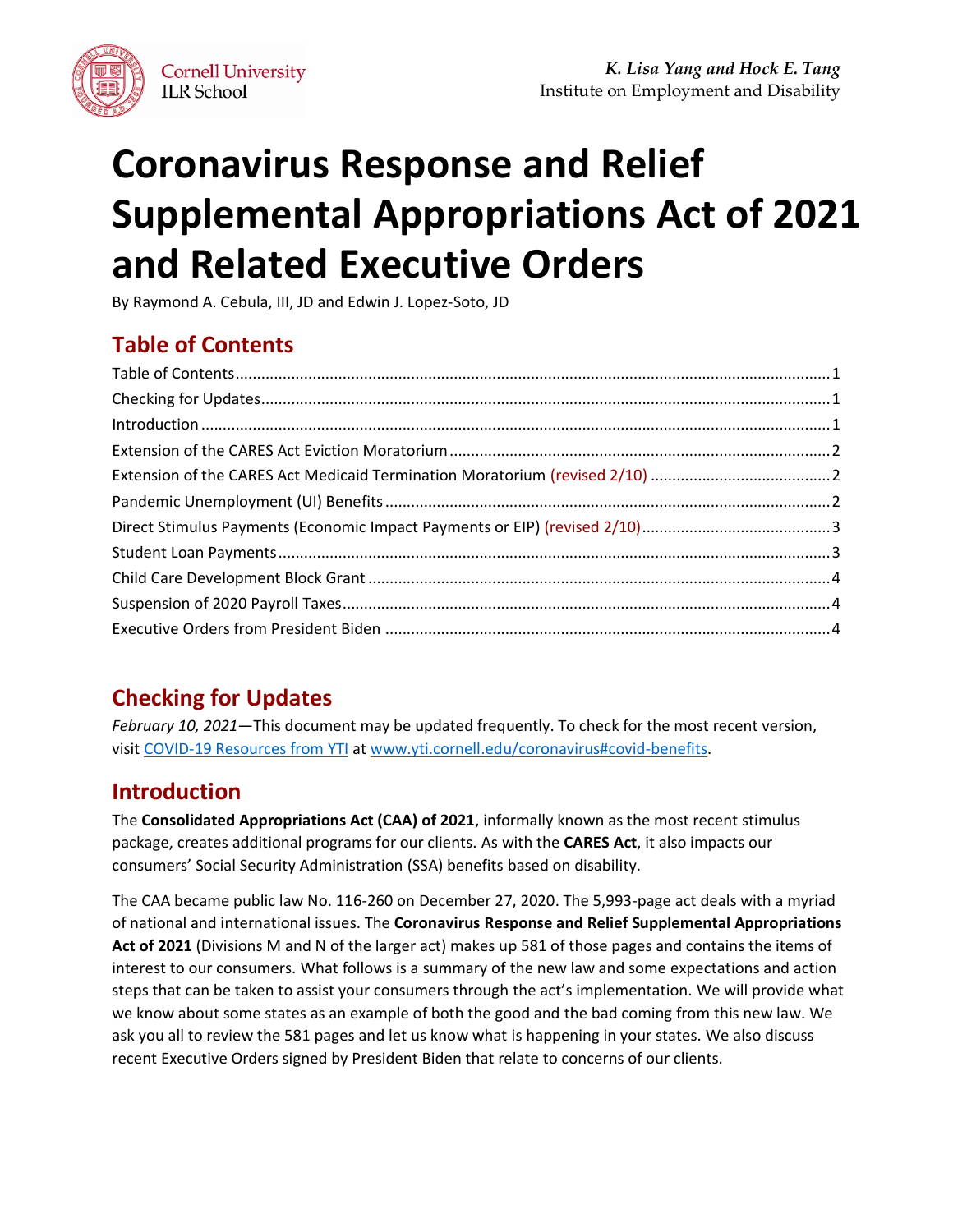## <span id="page-1-0"></span>**Extension of the CARES Act Eviction Moratorium**

The **CARES Act** eviction moratorium was extended to January 31, 2021; however, on January 20, President Biden issued an Executive Order that will continue the eviction moratorium through March 31, 2021, rather than the year-long extension that was expected during the weeks before Inauguration Day. The CARES Act eviction moratorium now includes the first-ever **Federal Rental Assistance Program** that will aid individuals and families who have fallen behind on their rent and may be facing eviction.

These rental assistance funds are expected to be administered by the states. Communication with your state housing administering agency will provide you with the "what's and where's" of this program. The funds are intended to assist those whose rent could not be paid due to COVID-19–related issues, e.g., layoffs, cuts in working hours, or business/restaurant closures. Funds should be available by January 31. The new moratorium end-date will require faster action to access funds under the Federal Rental Assistance Program.

# <span id="page-1-1"></span>**Extension of the CARES Act Medicaid Termination Moratorium (revised 2/10)**

The **CARES Act** Medicaid termination moratorium has been extended by the Department of Health and Human Services (HHS) through March 31, 2021. The extension could continue beyond March at the discretion of the Secretary of HHS, and the status of Public Emergency provisions, and can be expected to follow the course of the Secretary's national emergency declaration.

In late January, 2021, Norris Cochran, Acting Secretary of HHS, issued a letter to the governors. This letter indicated that the Public Health Emergency "will likely remain in place for the entirety of 2021, and when a decision is made to terminate the declaration or let it expire, HHS will provide the states with 60 days' notice prior to the termination."

Check your state's moratorium provisions and how these may provide extra benefits to your consumers. For example, New York has a long-term moratorium currently in place that has not been rescinded by the governor.

## <span id="page-1-2"></span>**Pandemic Unemployment (UI) Benefits**

The CAA provides Pandemic Unemployment (UI) Benefits in the form of a federal "bump" of \$300 per week. This bump will be available through the reporting week of March 14 and the payment week of April 5, 2021. The CAA provides special pandemic benefits to gig workers and extends the maximum time for state-paid benefits to 50 weeks. The 50-week total includes benefits received prior to the **CAA**  extension.

\$100 weekly will be added to special pandemic benefits for self-employed individuals.

Congress believes that the total UI paid to workers will equal roughly 100% of the wages earned by the now-jobless workers.

These benefits will be considered **"unearned income"** for **SSI** recipients. SSI recipients must report this income, and it will likely lead to suspensions of cash benefits due to excess unearned income and the **GIE**'s limited exclusion of \$20 per month. Remember that suspensions can last for up to 12 months before a termination will occur. There is not yet any indication that these suspensions will last more than 12 months, given that the total weeks of UI payments will stop at 50 weeks.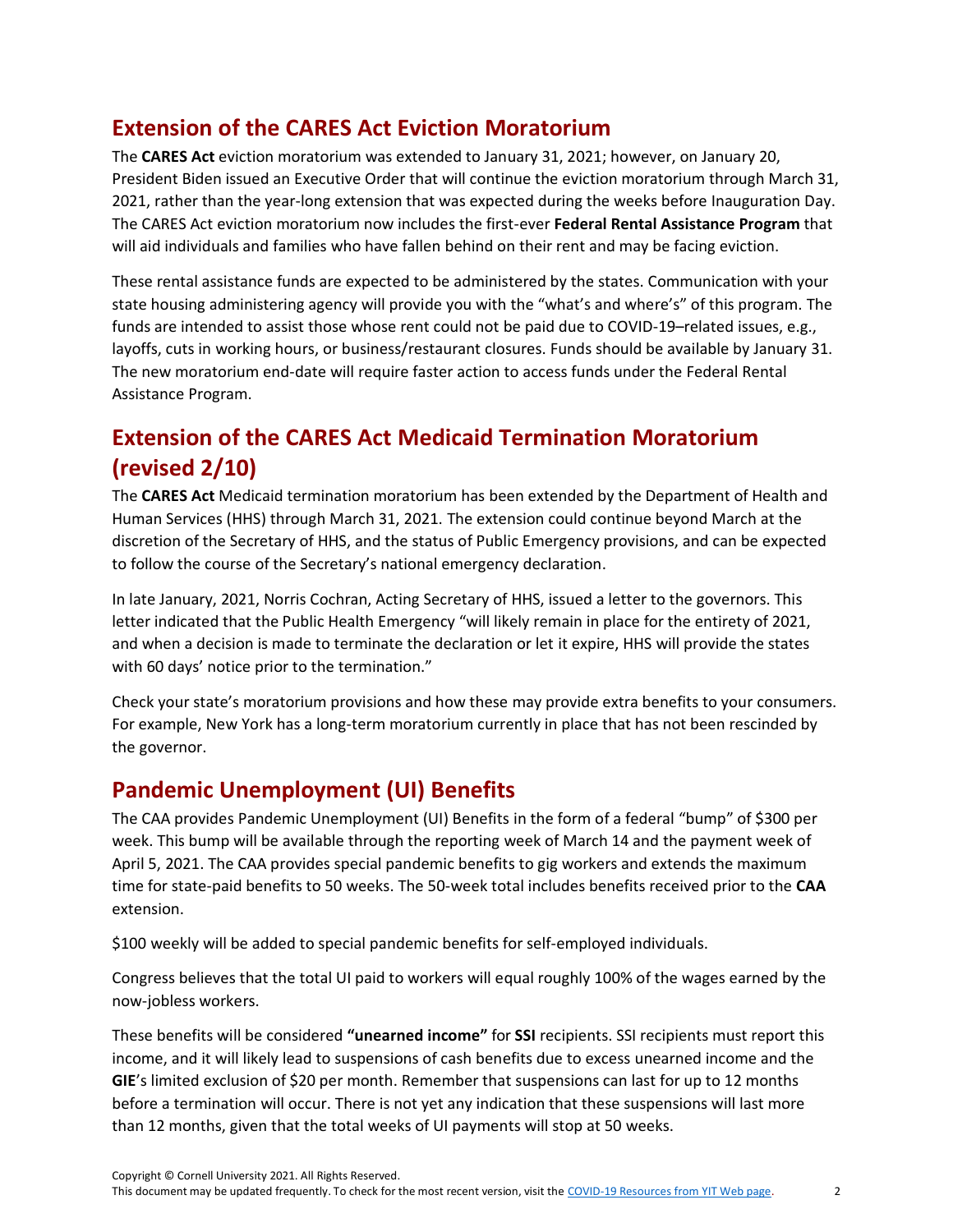A significant issue arises given the timing of the CAA's signing. The **CARES Act UI extension** ended on December 26, 2020. The **CAA** was signed on December 27. This 12-hour gap in the UI extension created a brief period of ineligibility that may or may not interrupt the payment to those jobless workers who were depending upon the continuation of payments under the **CAA**.

State reactions have differed dramatically. For example, the UI week in New York ends on a Sunday rather than a Saturday, meaning that all New York recipients were covered by the **CAA extension**. Both Washington and Ohio have issued instructions to maintain eligibility under **CAA** if the worker has complied with reporting responsibilities to the state agency during the week impacted by this glitch. Oregon appears to have terminated eligibility for extended benefits to those with pre-CAA extensions and will not allow continued payments. Please check your state's instruction or policy on this issue.

# <span id="page-2-0"></span>**Direct Stimulus Payments (Economic Impact Payments) (revised 2/10)**

Direct stimulus payments (Economic Impact Payments or EIPs) will be provided in the amount of \$600 to an individual making up to an Adjusted Gross Income (AGI) of \$75,000 based on a 2019 tax return filed in 2020. The payment will then taper off until AGI reaches \$87,000. Married couples will receive \$1,200 if their AGI is up to \$150,000. Payments will taper off until income reaches \$175,000.

A \$600 payment will also be provided to each dependent child in the household of a married couple or individual. For example, a married couple with two children, with an AGI of \$74,000, will receive \$2,400.

2019 tax filers, SSA beneficiaries of both SSDI and SSI, SSA retirees, RR retirees, and VA beneficiaries will automatically receive payments and may have already. Those who were not 2019 tax filers cannot receive payment until they file a 2020 tax return or a non-filer return. This time around, there will be no option to use a "non-filer" button on the IRS.gov website. Folks who don't take any of these steps will be required to wait until the tax filing season in 2021.

These one-time payments will not be considered income in the month received and will be exempt from resource counting for 12 months from receipt. This exclusion will apply to all needs-based benefits and can be commingled into a regular checking or savings account with other household funds.

The Internal Revenue Service (IRS) has a [Get My Payment webpage](https://www.irs.gov/coronavirus/get-my-payment) that lets consumers know when their payment will be made, when it will come, and what needs to be done if no payment is yet scheduled (Recovery Rebate Credit option).

## <span id="page-2-1"></span>**Student Loan Payments**

Student loan payments will be suspended until September 30, 2021. As with the **CARES Act** suspension, this will be an interest-free suspension and all payments made during this time will be principal only.

This will allow those able to continue payments to save thousands of dollars in interest, much like making that extra mortgage payment on your home mortgage. This is a good financial literacy tip for our consumers who are able to pay during the suspension!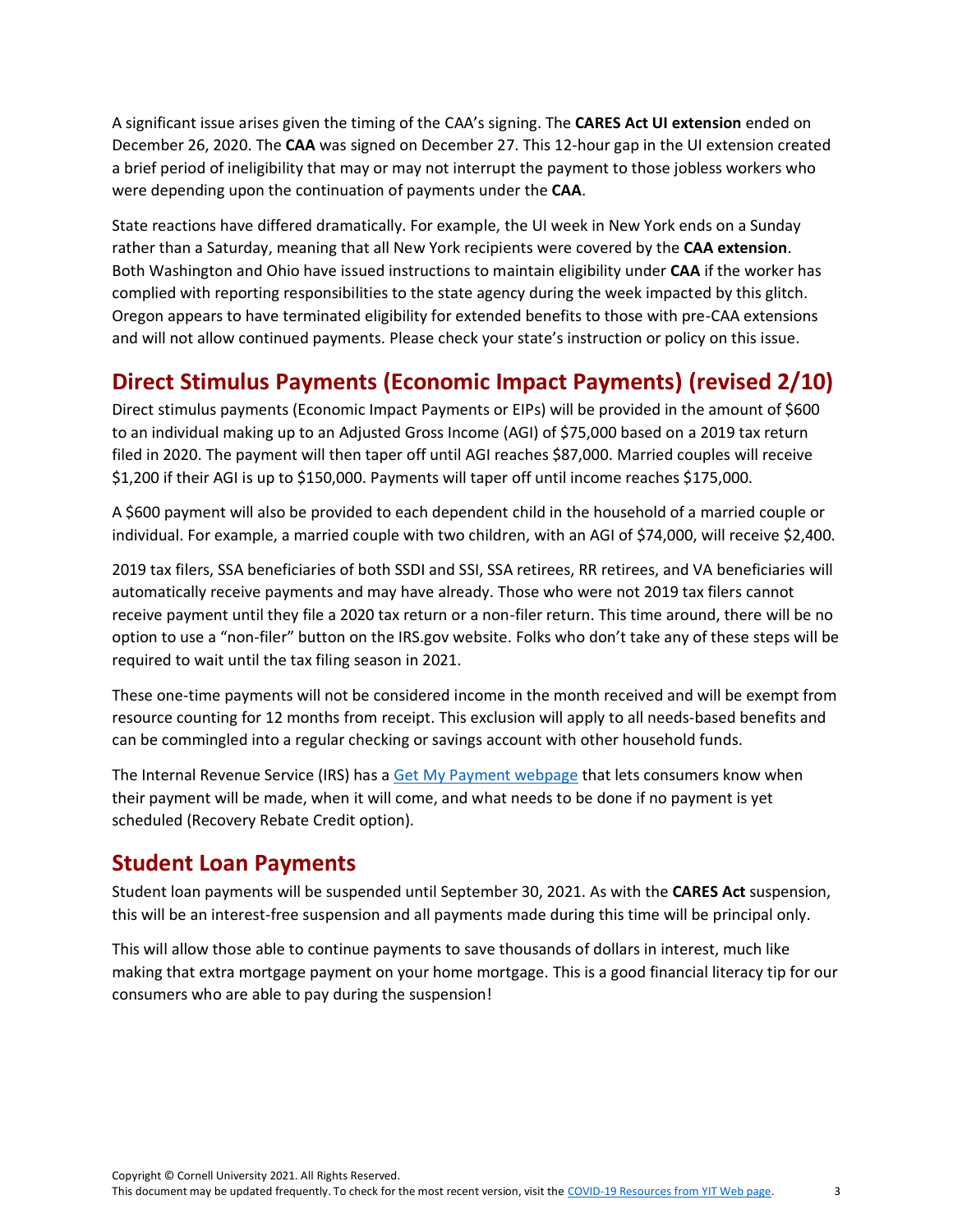## <span id="page-3-0"></span>**Child Care Development Block Grant**

A new Child Care Development Block Grant will provide funds to the states to help families with child care costs and help providers cover increased costs of operations required by COVID-19 protocols. This grant is expected to provide relief for working parents when a child's online classes occur during parent work hours.

#### <span id="page-3-1"></span>**Suspension of 2020 Payroll Taxes**

The suspension of 2020 payroll taxes is the final issue of immediate importance to our working consumers. Last year's "tax vacation" deferred payment of Social Security taxes. Those taxes, unfortunately, are now due. In accordance with the **CARES Act** requirements, the IRS expects these suspended taxes to be paid by April 30, 2021. Beginning on May 1, 2021, penalties and interest will begin to accrue on tax debt balances remaining unpaid.

There appears to be a lack of comprehensive instructions from the IRS on the collection of this tax debt. As a result, the actions of two of the largest payroll companies in the nation differ: Whether voluntarily or not, any employees who took advantage of the "tax vacation" may see a double deduction for these taxes beginning with payroll issue as of January 1—this double deduction will last for 24 pay periods or 26 payment periods, depending upon the reporting payroll company, in order to repay the taxes not paid during suspension. However, there appears to be no expectation that this payroll practice will result in the worker incurring penalties and interest. This is another wait-and-see for our consumers.

## <span id="page-3-2"></span>**Executive Orders from President Biden**

President Biden has now signed 30 Executive Orders. Several have reversed policies of the prior administration. Others apply directly to the COVID-19 crisis and can be expected to provide relief to many of our consumers.

The **Executive Order on Economic Relief Related to the COVID-19 Pandemic** will provide relief via "an all-of-government effort" that will:

- **Address the growing hunger crisis facing 29 million Americans and as many as 12 million children** by asking the U.S. Department of Agriculture to consider expanding and extending federal nutrition assistance programs.
- **Ensure equitable and effective delivery of direct payments** by asking the Treasury Department to consider changing its delivery structure and focus on getting relief to the 8 million Americans who still have not received the financial assistance to which they are entitled.
- **Help approximately 2 million veterans maintain their financial footing** by asking the U.S. Department of Veterans Affairs to consider pausing federal collections on overpayments and debts.
- Help ensure that unemployed Americans no longer have to choose between paying their bills and keeping themselves and their families safe from COVID-19 by asking the U.S. Department of Labor to consider clarifying that workers who refuse unsafe working conditions can still receive Unemployment Insurance.
- Enable effective and equitable distribution of government assistance by establishing an interagency benefit coordination structure.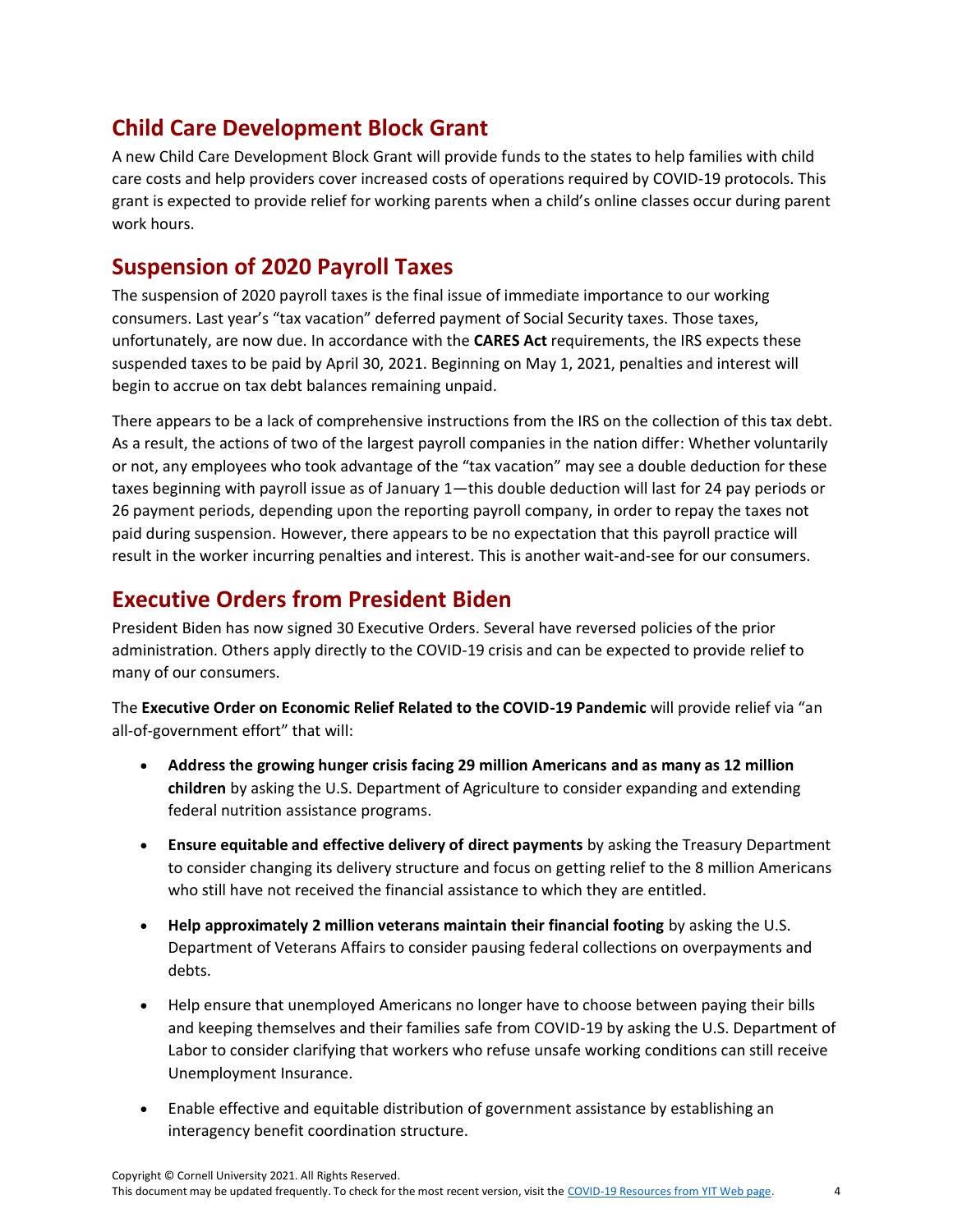Another Executive Order of importance to many of our consumers **increases SNAP allowances by 15%** for all households with children, and those that qualify for free breakfast and lunch 5 days a week at school. Currently, many of these children are not receiving breakfast and lunch due to school closures.

## **Work Incentive Practitioner Credential Program**

#### **Learn to guide individuals with disabilities to return to work as you earn a WIP-C™ credential!**

Cornell University's Yang-Tan Institute (YTI) offers the Work Incentive Practitioner Credential webinar series 3 times per year. You'll join instructors Raymond Cebula and Edwin Lopez for 17 sessions to earn your WIP-C™ credential. Or, you can join for just one session or just one of the three parts.

#### **Part 1: Social Security Disability Insurance and Supplemental Security Income and Work** Explore the principal benefits provided by the Social Security Administration (SSA), as well as related

work incentives.

#### **Part 2: The Effect of Work on Other Federal Programs**

Review federal programs providing benefits to individuals with disabilities, including TANF, Workers Compensation, and Veterans Benefits. Plus learn how each relates to the others and is impacted by earned income.

#### **Part 3: The Ins and Outs of Being a Benefits Practitioner**

Gain insight into how this complex mix of work incentives, critically needed benefits, and earnings can be explained to an individual with a disability to encourage both work and financial independence.

#### For more information or to sign up:

visit [www.ytionline.org/courses](http://www.ytionline.org/courses) or send email to [ams834@cornell.edu](http://ams834@cornell.edu/)